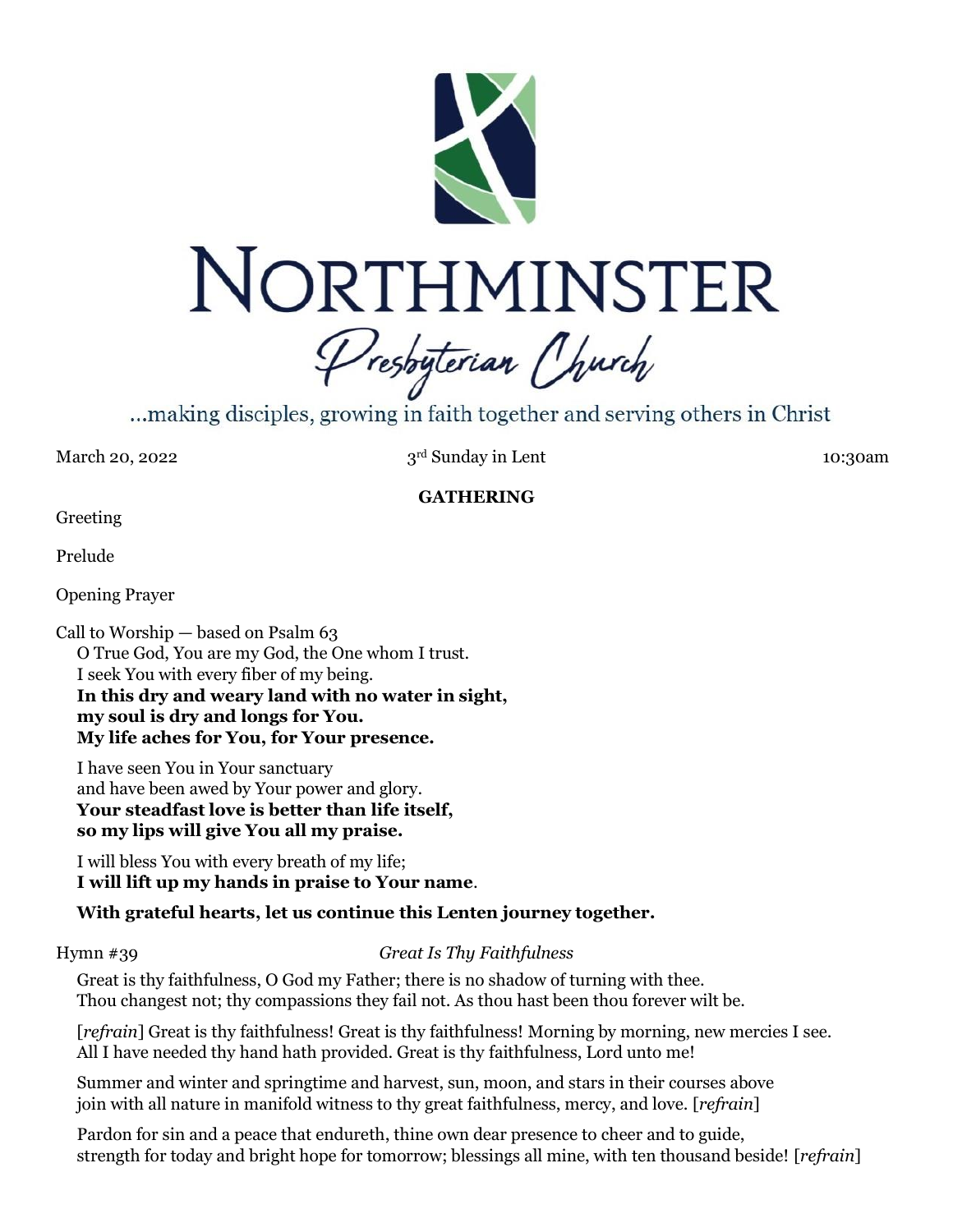## **CONFESSING**

## Call to Confession

Prayers of Confession

God of such great mercy, you sent Jesus to seek and save the lost.

**We confess that we have strayed from you and often turned aside from your way. We are misled by pride, for we see ourselves pure when we are stained and great when we are mostly small. We have often failed in love, neglected your justice, and ignored your truth. Have mercy, O God, and forgive our sin. Return us to paths of righteousness through Jesus Christ, our Savior.**

**Hear our prayers in his name …**

Assurance of Forgiveness



Affirmation of Faith — based on Matthew 22:37-40

What is the great and first commandment? **Love the Lord your God with all your heart and with all your soul and with all your mind.** What is the second commandment like it? **Love your neighbor as yourself.** What does this mean? **Love is the fulfilling of the law.** To what does this call us? **To a life of faith working through love.**

\*Passing the Peace

Announcements and Invitations

Gathering our Offerings

Offertory Music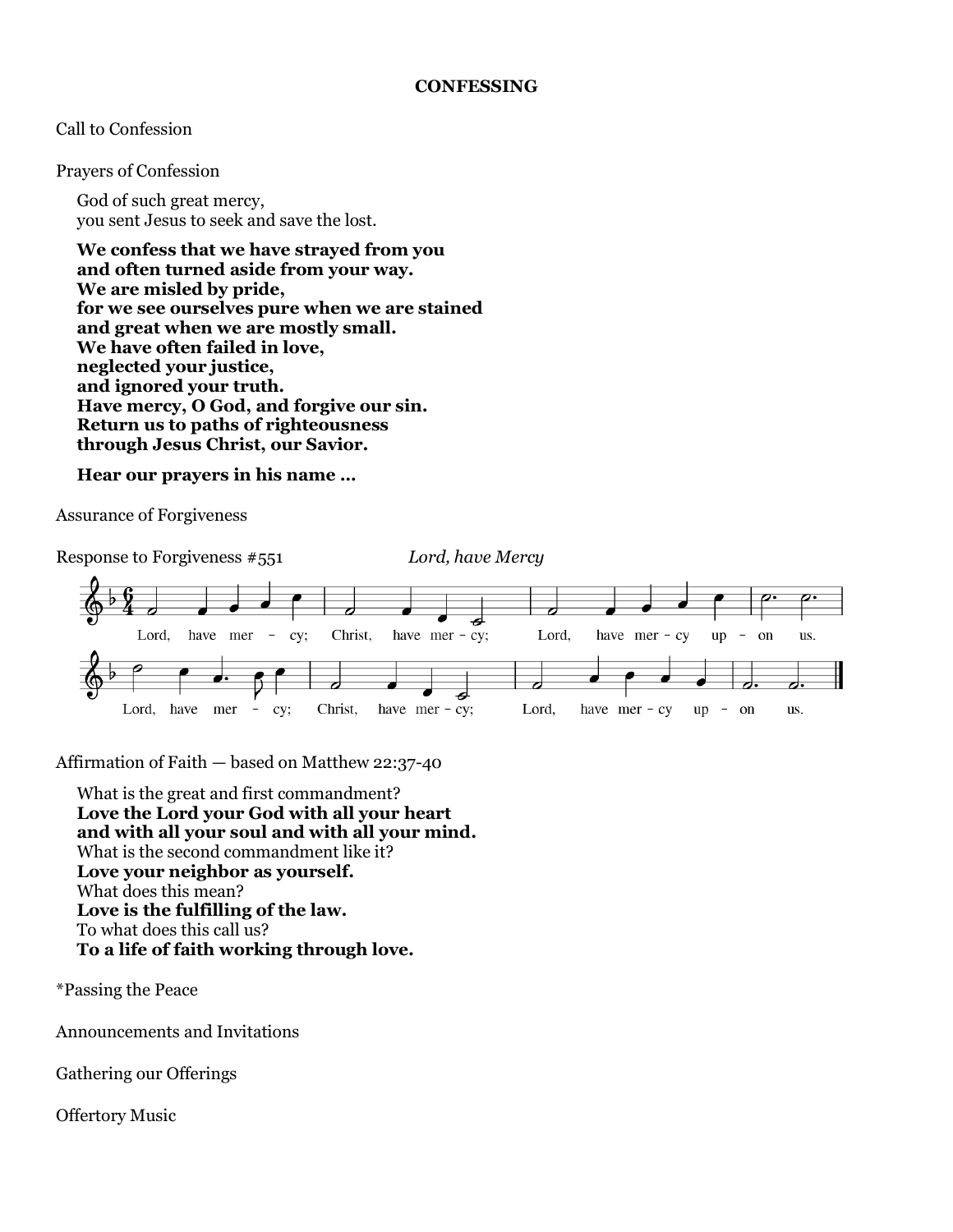## **LISTENING**

Prayers of Thanksgiving and for Illumination

Scripture – Isaiah 55:1-9

\*Hymn #435 *There's a Wideness in God's Mercy*

There's a wideness in God's mercy, like the wideness of the sea. There's a kindness in God's justice, which is more than liberty. There is no place where earth's sorrows are more felt than up in heaven. There is no place where earth's failings have such kindly judgement given.

For the love of God is broader than the measures of the mind. And the heart of the Eternal is most wonderfully kind. If our love were but more faithful, we would gladly trust God's Word, and our lives reflect thanksgiving for the goodness of our Lord.

Scripture – Luke 13:1-9

# Sermon in Words **LENT: More Manure Means More Mercy**

\*Hymn #804 *Rejoice, Ye Pure in Heart!* Rejoice, ye pure in heart! Rejoice, give thanks, and sing! Your festal banner wave on high, the cross of Christ your King. [*refrain*] Rejoice! Rejoice! Rejoice, give thanks, and sing!

With voice as full and strong as ocean's surging praise, send forth the sturdy hymns of old, the psalms of ancient days. [*refrain*]

Yes, on through life's long path, still chanting as ye go, send forth the sturdy hymns of old, the psalms of ancient days. [*refrain*]

At last the march shall end; the wearied ones shall rest; the pilgrims find their home at last, Jerusalem the blest. [*refrain*]

Then on, ye pure in heart! Rejoice, give thanks, and sing! Your festal banner wave on high, the cross of Christ your King! [*refrain*]

# **DEPARTING**

\*Benediction

May the peace of the Lord Christ go with you, wherever he may send you. May he guide you through the wilderness, protect you through the storm. May he bring you home rejoicing at the wonders he has shown you. May he bring you home rejoicing, once again into our doors.

Postlude



\*Sung Response Northumbria Community